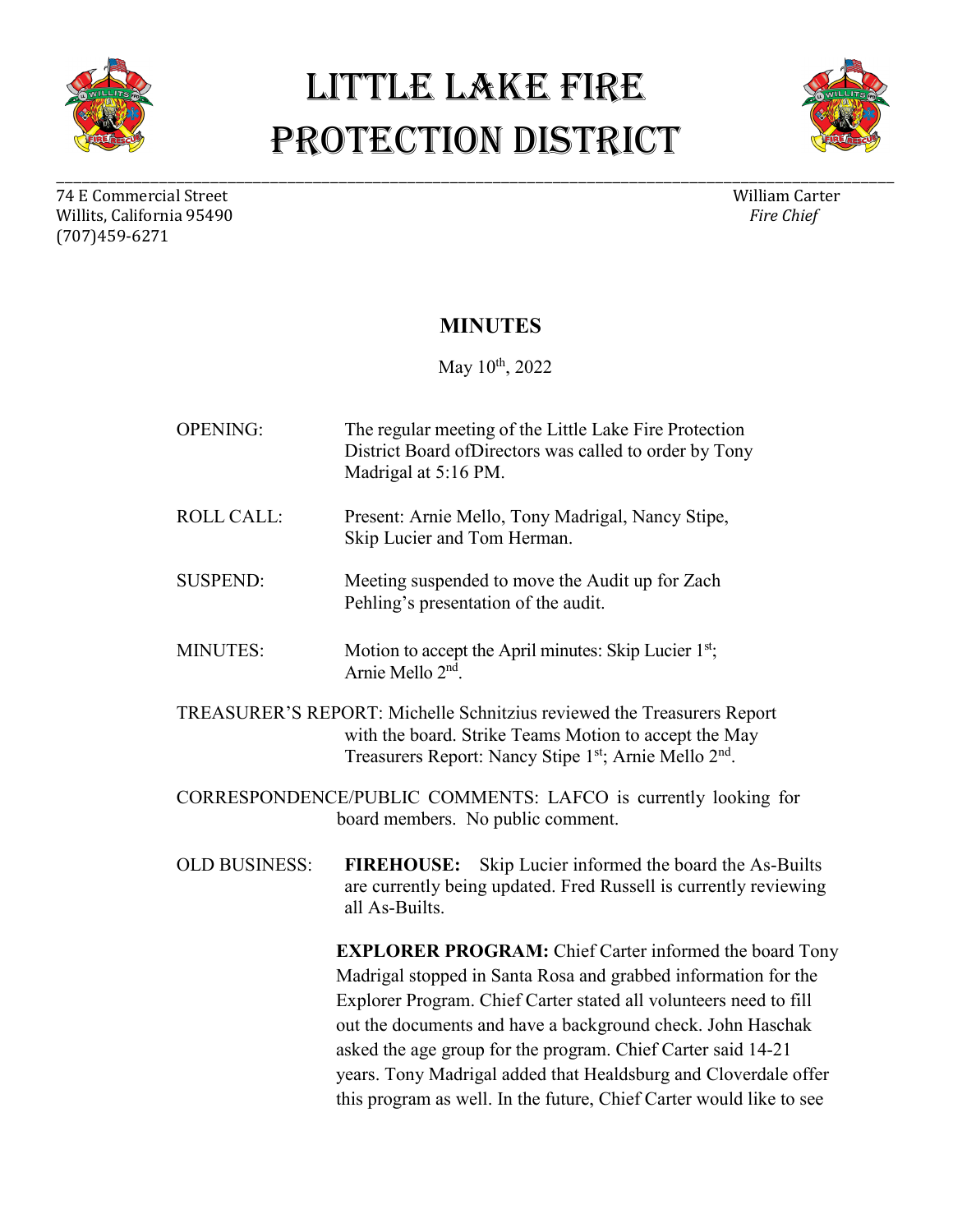

\_\_\_\_\_\_\_\_\_\_\_\_\_\_\_\_\_\_\_\_\_\_\_\_\_\_\_\_\_\_\_\_\_\_\_\_\_\_\_\_\_\_\_\_\_\_\_\_\_\_\_\_\_\_\_\_\_\_\_\_\_\_\_\_\_\_\_\_\_\_\_\_\_\_\_\_\_\_\_\_\_\_\_\_\_\_\_\_\_\_\_\_\_\_\_\_\_\_



74 E Commercial Street William Carter (1990) william Carter (1990) william Carter (1990) william Carter (1990)<br>Willits. California 95490 Willits, California 95490 (707)459-6271

> the explorers have gear as when the explorers reach the second phase of the training as they can go into more environments.

NEW BUSINESS: **PRELIMINARY BUDGET:** Chief Bill Carter reported to the board that the staff added a firefighter position. Chief Carter stated the new FF would have 8:00-5:00 hours and a future on-call position when ready. Having another on-call duty officer will help with the workload of this department. The goal is also for future movement in the department.

> **ACGC FINAL PAYMENT:** Skip Lucier reported to the board the current updates for the firehouse. Fred Russell has reviewed all the As-Builts and O&M and sent a letter three days before regarding the incomplete manuals. Many issues are minor, but ACGC must address a few larger ones. Skip informed the board if we have problems with As-Builts, the general contractor is responsible for two years. If what we need is not in the As-Builts, any future projects on the building is compromised with incorrect plans. The general contractor bears responsibilities for the As-Builts. Skip asked the board if we want to return to the general contractor and have a written contract stating they will honor the warranties and As-Builts as they are. The Board of Directors agreed the As-Builts need to correct. Arnie Mello suggested to the board of directors that we wait until the general contractor responds to Fred Russell's letter. Tom Herman suggested sending a letter to ACGC with outstanding deficiencies from the Board of Directors. Tom Herman also added the final payment is the only leverage for the As-Builts. Skip Lucier stated the general contractor had sub-contractors who did a great job and others who did not. Motion to move forward with ACGC's final payment. Tom Herman 1st, with an addendum: Respond to ACGC stating deficiencies that need to be corrected. Skip Lucier 2nd.

**AUDIT:** Meeting was suspended (see above). Zach Pehling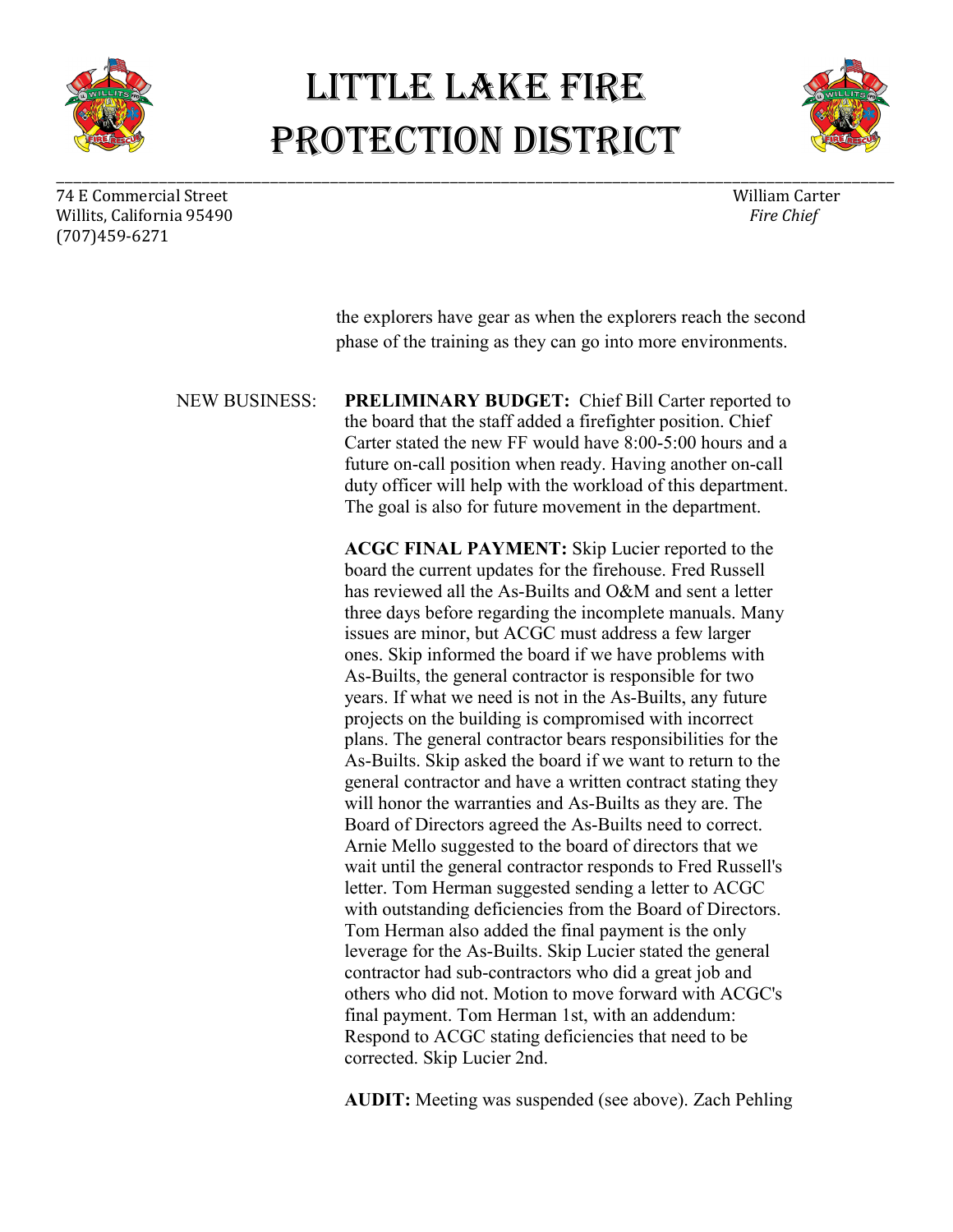



74 E Commercial Street William Carter William Carter William Carter William Carter William Carter William Carter William Carter William Carter William Carter William Carter William Carter William Carter William Carter Will Willits, California 95490 (707)459-6271

\_\_\_\_\_\_\_\_\_\_\_\_\_\_\_\_\_\_\_\_\_\_\_\_\_\_\_\_\_\_\_\_\_\_\_\_\_\_\_\_\_\_\_\_\_\_\_\_\_\_\_\_\_\_\_\_\_\_\_\_\_\_\_\_\_\_\_\_\_\_\_\_\_\_\_\_\_\_\_\_\_\_\_\_\_\_\_\_\_\_\_\_\_\_\_\_\_\_

|                                                                                                                                                                                                                                                                                | reviewed our 2021 Audit for the 2020-2021 Fiscal Year.<br>Zach reviewed page by page to update the board. Arnie<br>Mello suggested further explanation regarding expenditures<br>and Zach stated he would update the audit to explain in<br>more detail financial situations that effect the firehouse.                                                                                                                                                                                                                                                                                                                                                                                                                                                                                                                                                                                                  |
|--------------------------------------------------------------------------------------------------------------------------------------------------------------------------------------------------------------------------------------------------------------------------------|----------------------------------------------------------------------------------------------------------------------------------------------------------------------------------------------------------------------------------------------------------------------------------------------------------------------------------------------------------------------------------------------------------------------------------------------------------------------------------------------------------------------------------------------------------------------------------------------------------------------------------------------------------------------------------------------------------------------------------------------------------------------------------------------------------------------------------------------------------------------------------------------------------|
| <b>BILLS:</b>                                                                                                                                                                                                                                                                  | Motion to pay bills: Motion to accept bills: Tom Herman 1st; Arnie Mello 2nd.                                                                                                                                                                                                                                                                                                                                                                                                                                                                                                                                                                                                                                                                                                                                                                                                                            |
|                                                                                                                                                                                                                                                                                | TRAINING REPORT: Training Chief Alvarez announced he is working on<br>finishing the wildland series. Training Chief Alvarez<br>reviewed form 214's in preparation for the wildland<br>season. The next few drills will review hose lays and<br>mobile attack. Training Chief Alvarez informed the<br>board staff has had multiple elementary classes attend<br>the firehouse for public education. The staff thanked<br>the firefighters who volunteered their time to assist.<br>For the last few weeks, staff has had Adrian, a high<br>school student, help at the firehouse Tuesdays and<br>Thursdays 3 PM-5 PM. His time will end at the end of<br>the school year. Training Chief Eric Alvarez completed<br>1A, B and C series recently and thanked the board and<br>staff for the opportunity. Two schools were finished<br>this week and will be working on the R1/R2 and<br>apartments shortly. |
|                                                                                                                                                                                                                                                                                | FIREFIGHTERS' ASSOC. REPORT: Aaron Branscomb reported tickets have<br>arrived and are currently being sold for the open house.<br>Horseman's Ranch Rodeo will be coming up and there will<br>be a few firefighters volunteering for EMT.                                                                                                                                                                                                                                                                                                                                                                                                                                                                                                                                                                                                                                                                 |
| CHIEF'S REPORT: Chief Carter reported there were 57 calls in April. The<br>association Top 10 has still not been rescheduled. Chief Carter<br>stated the association needed to build a program for events<br>including Top 10. The staff always plans the events but there are |                                                                                                                                                                                                                                                                                                                                                                                                                                                                                                                                                                                                                                                                                                                                                                                                                                                                                                          |

many no-shows to assist with the events. Chief Carter is working on a 5 and 10 year plan for the department. Chief Carter has been reviewing the past documents for reference. As far a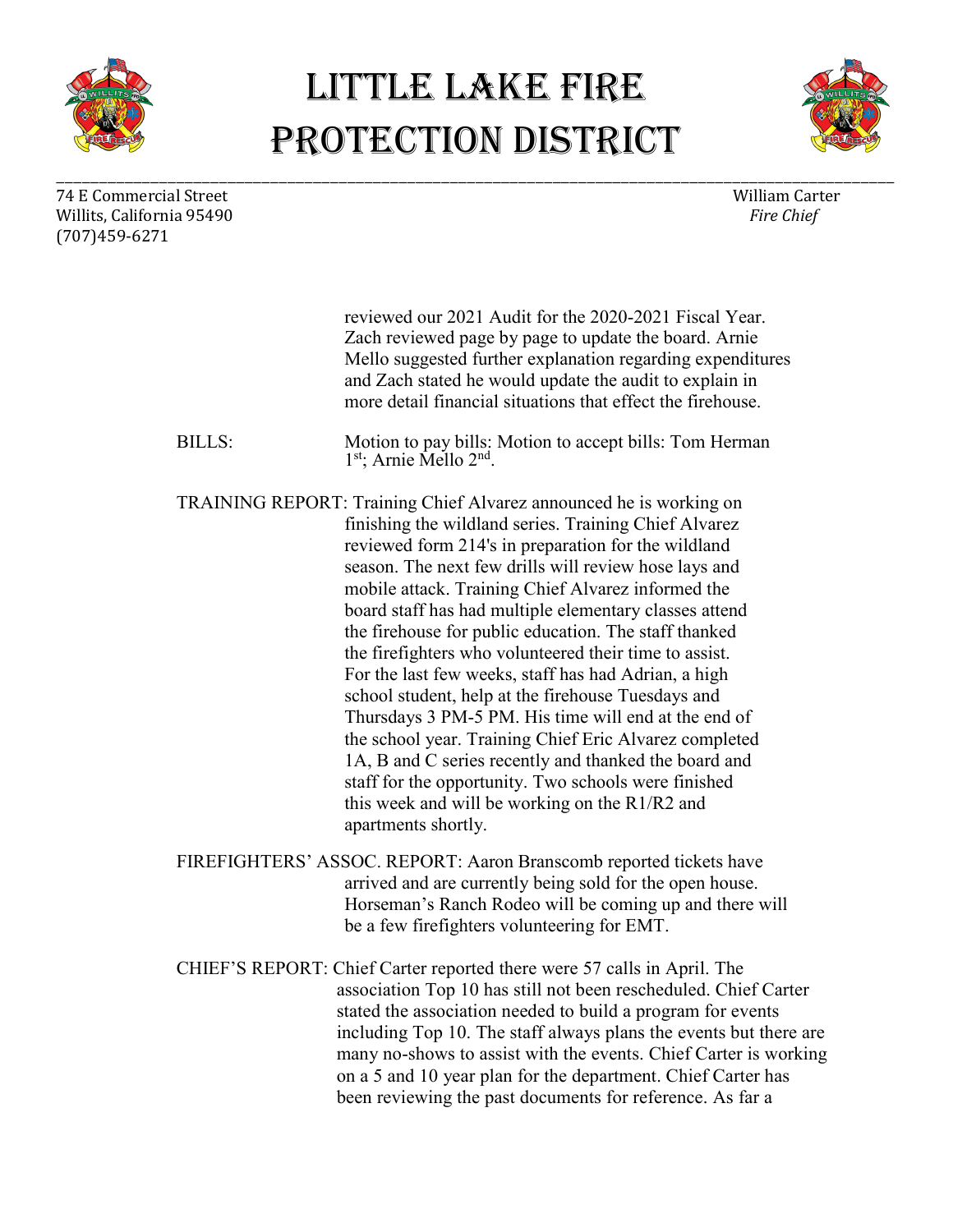



74 E Commercial Street William Carter William Carter William Carter William Carter William Carter William Carter William Carter William Carter William Carter William Carter William Carter William Carter William Carter Will Willits, California 95490 (707)459-6271

\_\_\_\_\_\_\_\_\_\_\_\_\_\_\_\_\_\_\_\_\_\_\_\_\_\_\_\_\_\_\_\_\_\_\_\_\_\_\_\_\_\_\_\_\_\_\_\_\_\_\_\_\_\_\_\_\_\_\_\_\_\_\_\_\_\_\_\_\_\_\_\_\_\_\_\_\_\_\_\_\_\_\_\_\_\_\_\_\_\_\_\_\_\_\_\_\_\_

vehicle replacement, he will keep his rig for the Chief's response vehicle. Chief Carter and staff are also working on updating the fee schedule.

SUSPEND TO CLOSED: 6:50PM

Closed session adjourned: 7:23 PM

Tony Madrigal, President Michelle Schnitzius, Secretary/Treasurer

*This institution is an equal opportunity provider and employer.*